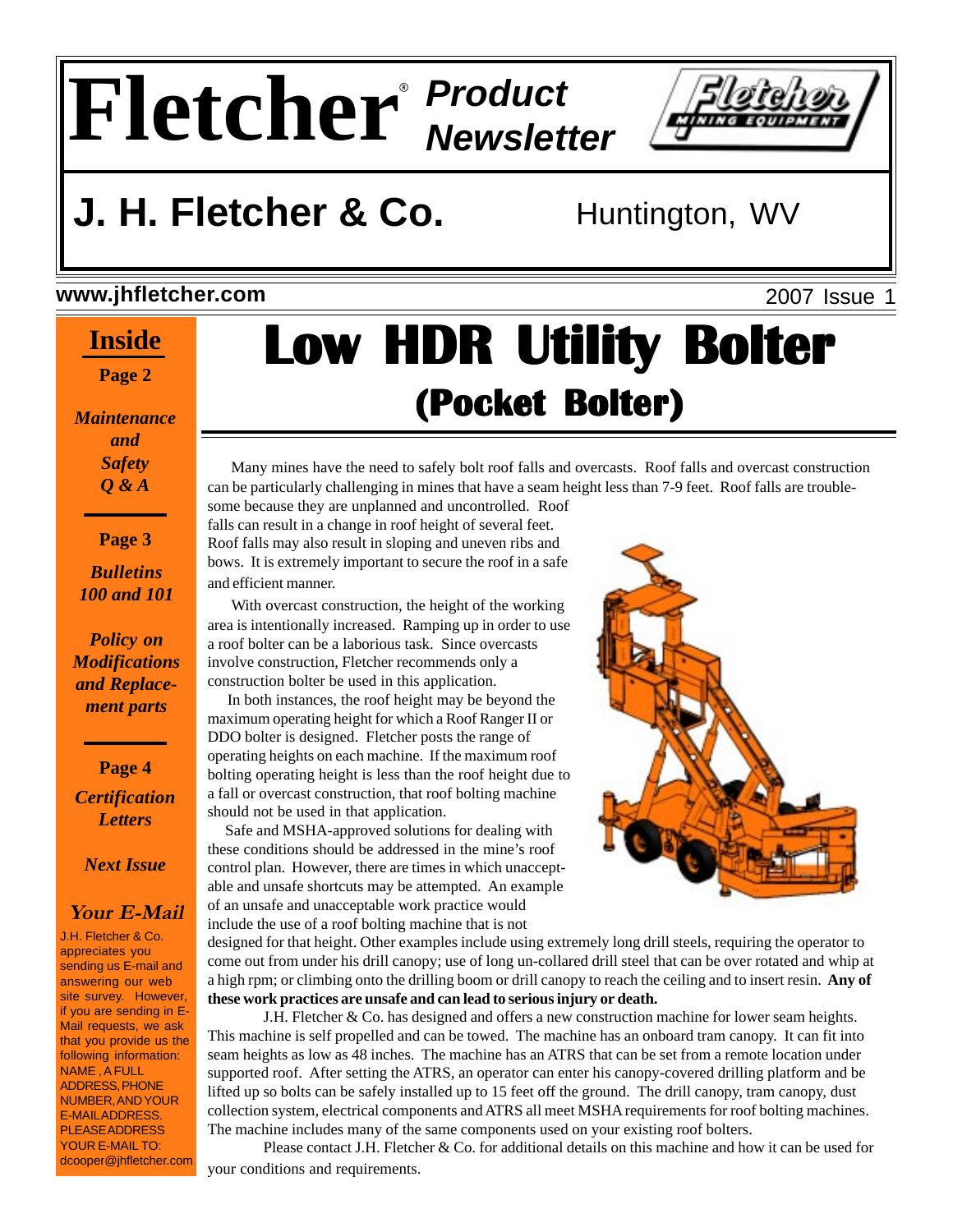### *Safety and Maintenance Q & A*

- *Q.* Is it OK for me use any dust hose, on the roof bolter?
- *A.* NO. The dust suppression system is an approved system. The tag that is on your roof bolter identifies the dust hose as part of the permissible system. Second, If another hose is used it may not be the proper size and construction to handle the dust properly. And third, the hose must be MSHA approved and labeled with the approval number.



**METHANE MONITOR INSTALLATION**

- Q. Can mine personnel install any brand of methane monitor on a permissible roof bolter?
- A. No. All electrical components, including the methane monitor must be approved on the machine 2G approval. This approval number is shown on the machine approval plate.



*Q.* I have a remote tram roof drill. Is it OK to tram it with the remote while on it.



*A.* NO. A machine with a remote or umbilical tram does not have a tram deck on the bolter. Tramming while on this model of drill is a violation of MSHA Regulatory Standard 75.1710. The operator and off-side operator must therefore walk behind the machine and position themselves sufficiently away from the machine to tram the machine forward or backward. Any other position for operating the remote or umbilical that places the operator too close to the machine, on the side of the machine, in front of the machine, or on the machine could expose the operator to contact with the roof drill or rib during tramming. See your Operator's Manual under "Tram Options" for remote tramming.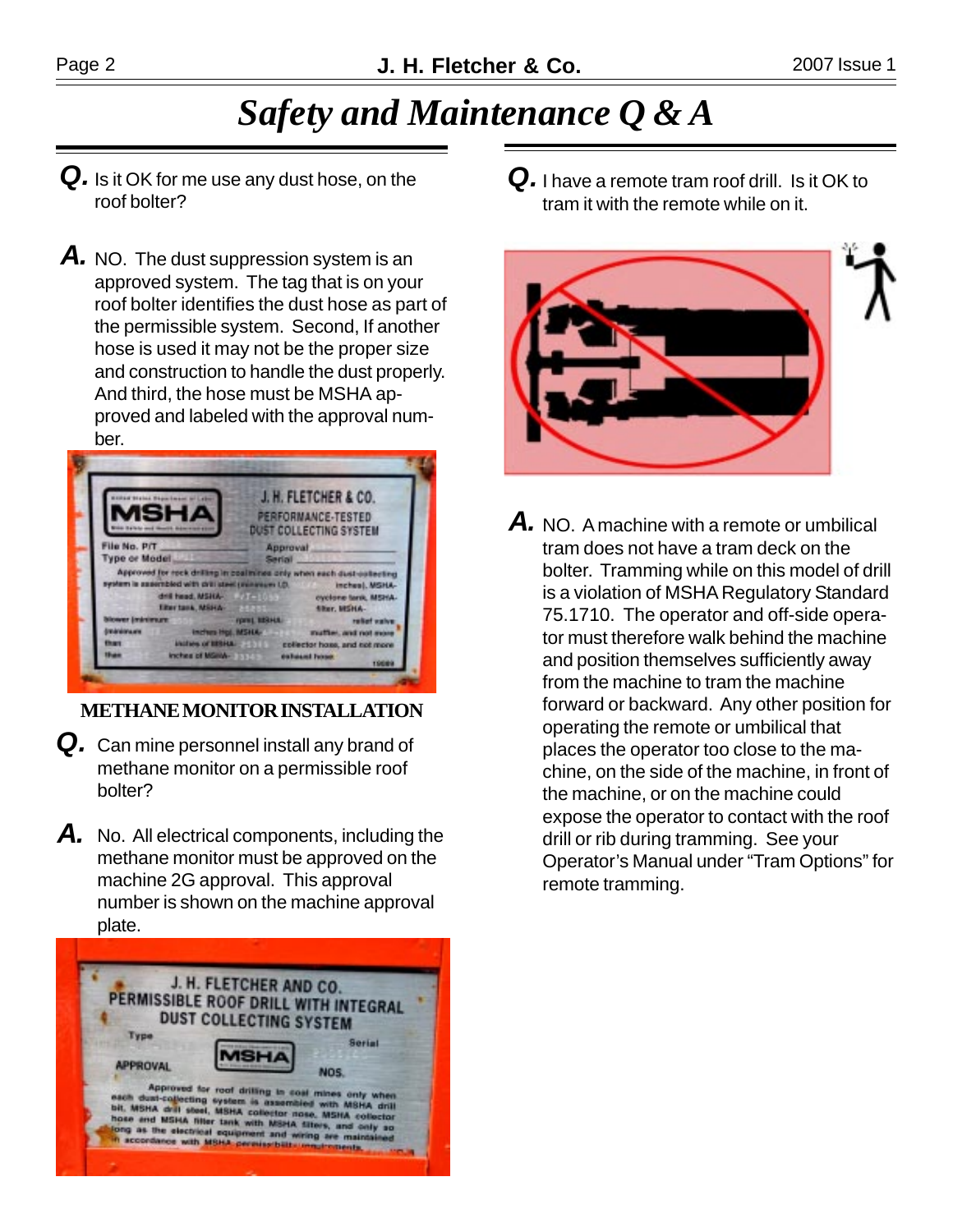### **NOTICE TO OUR CUSTOMERS Bulletins 100 & 101**

 J.H. Fletcher & Co. has mailed two Bulletins recently. Bulletin 100 is regarding the Potential Hazard Involving Mining Trailing Cable. The bulletin includes a letter, training material and a poster (139134).

 The second bulletin, information bulletin No. 101, has been sent out specifically to our Mobile Roof Support system owners. This bulletin provides information about the changes that are occurring to transmitters and receivers for MRS.

 Both bulletins should have already been delivered to you. If you did not receive one of these, please contact us by email; dcooper@jhfletcher.com or 304-525- 7811 for your copy.



### **J.H. FLETCHER & CO. POLICY On Modifications and Replacement Parts for Fletcher Equipment**

 Equipment safety is a responsibility that must be shared by both the manufacturer and the operator. We as an equipment manufacturer, have two concerns in this respect. One concern is the unauthorized modification of our machines, and the other is the use of replacement parts that do not meet original design specifications (non-OEM).

 There are certain systems utilized on Fletcher equipment that require government approval or certification by a registered professional engineer. Unauthorized modifications or the use of repaired or replacement components not meeting OEM specifications may result in safety hazards or void the certification or approval of these systems.

We realize that occasional modification will be required to meet changing conditions. Whenever modifications become necessary, we urge you to review the modifications with us to ensure the machine's safety and certification or approval. The way to be assured of maximum machine safety, productivity and reliability is through the exclusive use of genuine Fletcher repaired or replacement parts. Use of Fletcher parts also provides you with the certainty that vital machine certifications and approvals will remain valid.

 At Fletcher we want to fully meet our share of the responsibility for maintaining machine safety. If you have any questions or problems concerning modifications or parts, please contact our Service Department. We look forward to providing whatever assistance you may require. SEE ALSO MSHA PROCEDURE INSTRUCTION LETTER NO. 106-V-11 and Program Information Bulletin No. P05-15 for additional information about this subject matter.